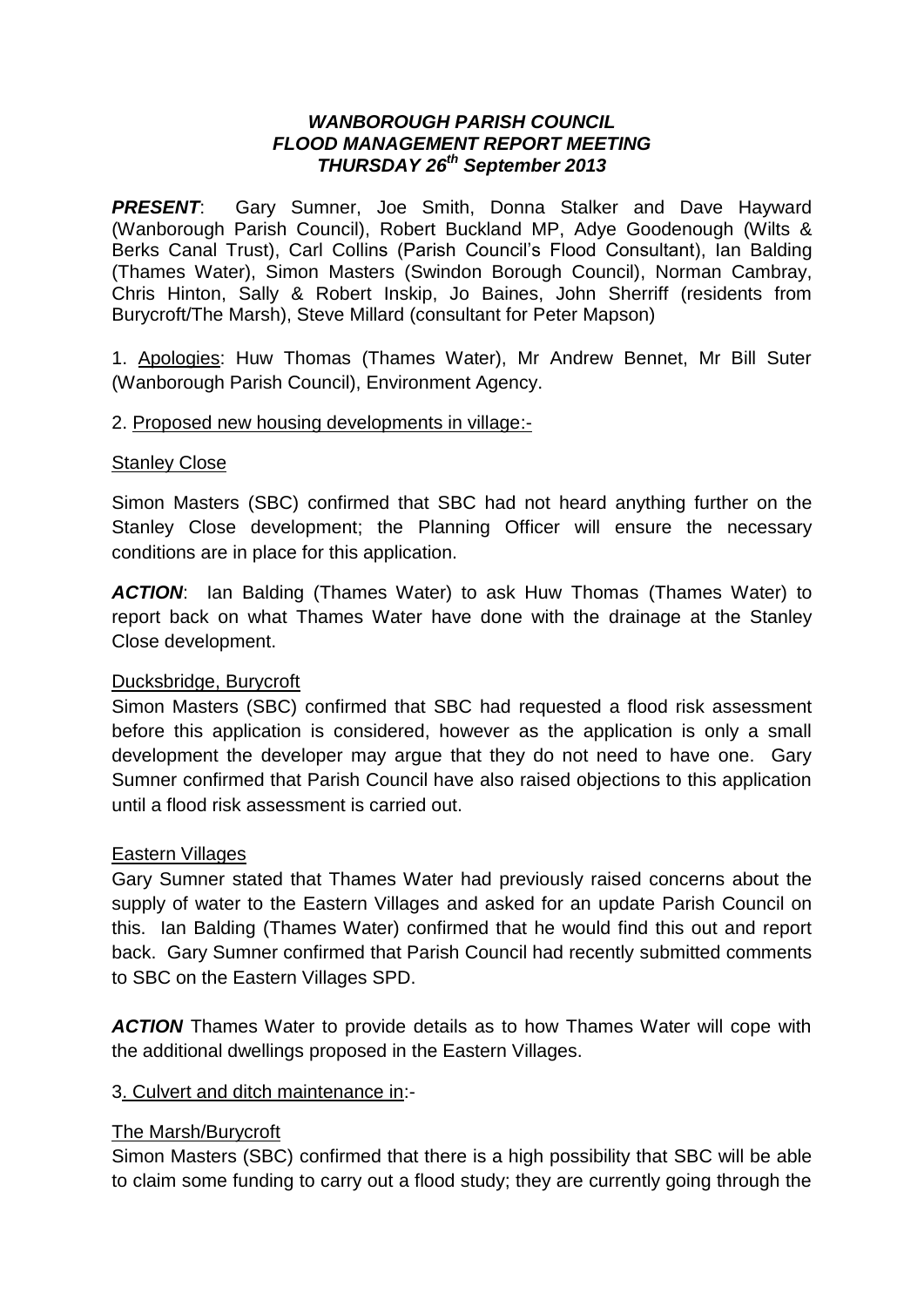process at the moment and they will need to present to the Environment Agency who will assess the benefits. The timescale for this is to present to the Environment Agency in March 2014, with the aim to gain funding for flood alleviation work to commence in summer 2014. The study will be carried out on the High Street, Rotten Row and Wanborough Road. A question was raised as to why Burycroft and The Marsh are not included in the study. Simon Masters (SBC) confirmed that the aim of the study is to ensure water ends up in the correct place, i.e. improving drainage pipes etc; this will have a positive outcome for Burycroft and The Marsh as it will ensure water from these areas does not end up in Burycroft and The Marsh.

A question was asked about current issues in this area, Simon Masters (SBC) confirmed that these problems should all be reported to SBC Streetsmart in the usual way.

A resident asked what can be done about private owners who are not maintaining their ditches. Simon Masters (SBC) confirmed that SBC do not have enforcement powers; riparian responsibility can be enforced by the Environment Agency.

Gary Sumner suggested that Parish Council put together a list and this list can then be given to the leader of the council – Dave Renard.

A resident stated that SBC have a solicitor, Stephen Taylor, and this information should be given to him as he has a legal responsibility to ensure residents maintain their ditches.

Specific areas of concern were discussed at the meeting. It was agreed for these areas of concern to be looked at by a group of residents and one councillor. Photos etc would be collated ready for the next meeting.

*ACTION* Working parties to be agreed and evidence gained of problem areas in The Marsh and Burycroft ready to discuss further at next meeting.

ACTION Thames Water to look at the problem of raw sewage in The Marsh that a resident has reported to Thames Water on numerous occasions but nothing has been done.

*ACTION* To report the blocked culvert next to 4 Burycroft to SBC Streetsmart.

## Horpit/Burycroft Junction

Gary Sumner confirmed that this whole junction always ends up underwater after heavy rain; this should be reported to SBC Streetsmart. Dave Hayward suggested that perhaps it would have been a good idea for the person in charge of Streetsmart to attend this meeting. SBC confirmed that Streetsmart is in the process of being changed so that hopefully the service will improve.

**ACTION** Letter to be sent to Woodland Trust asking them to clear the length of ditch from the Horpit junction along Burycroft.

## Wanborough Road

Steve Sanders from SBC has confirmed that the road resurfacing that is due to take place on Wanborough Road has now been delayed until after the flood alleviation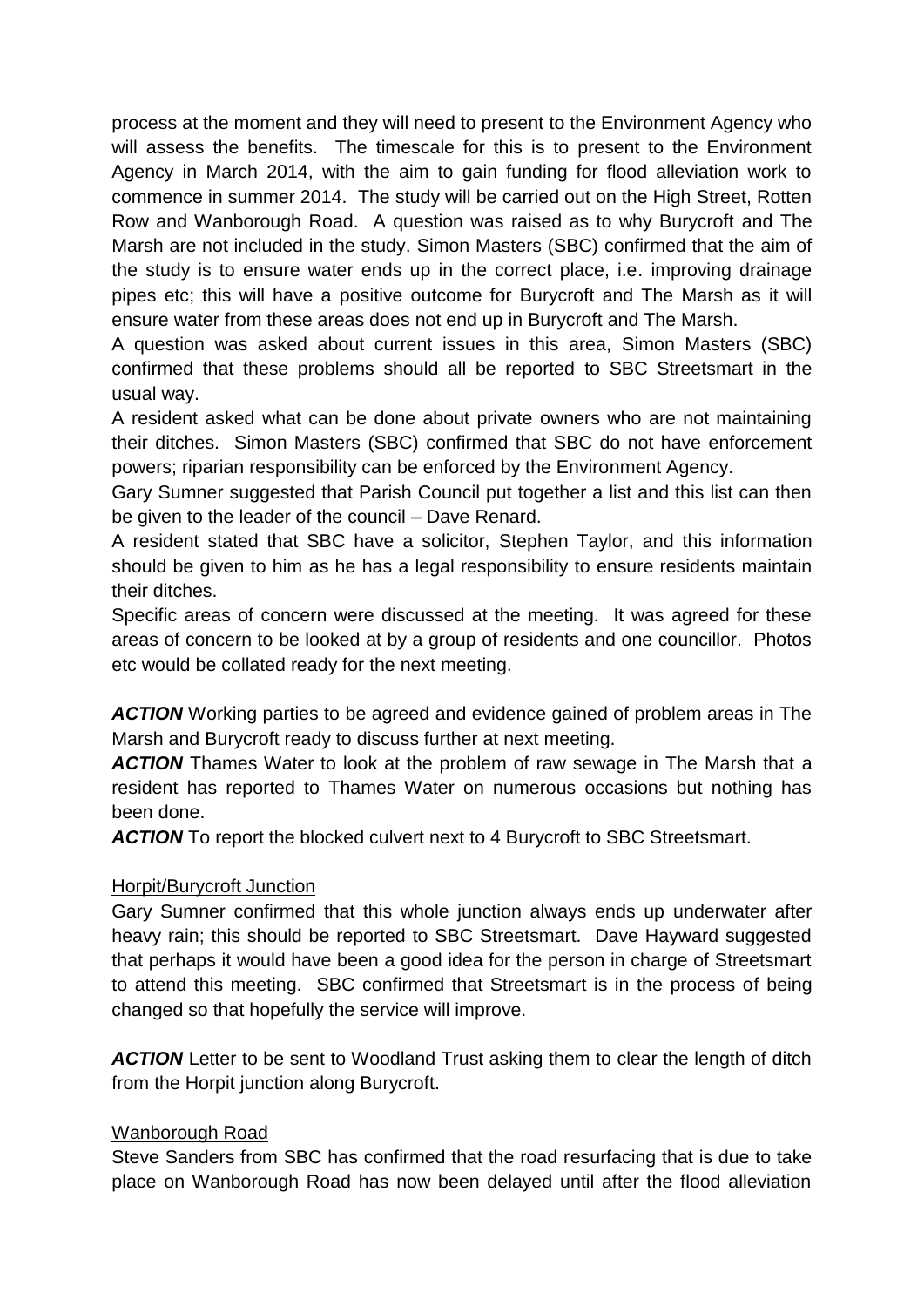work has been carried out. Simon Masters (SBC) confirmed that SBC did not want to dig up the road soon after it being re-surfaced which is why it has been delayed. Gary Sumner felt that the condition of the road will not last another winter, therefore asked if the road could be patched as an interim measure.

A resident asked for confirmation that the flood study would actually help the village. SBC confirmed that Wanborough Road is a key area to get water away from certain areas of the village prone to flooding.

*ACTION* Clerk to contact Steve Sanders SBC to ask if remedial work can be carried out on Wanborough Road as an interim measure until the road can be re-surfaced. ACTION Clerk to report blocked drains along Callas Hill to Streetsmart.

## Chapel Lane

After heavy rain, water streams down Chapel Lane, misses the ditch at the end of the road and ends up flowing onto the High Street. This has been reported to SBC Streetsmart and James Garrad from SBC has been out to look at it and take pictures but nothing has been done. Gary Sumner asked if SBC could follow this up.

ACTION SBC to look at ditch on Chapel Lane

# 4. CCTV results for Kimber's Field

Parish Council confirmed that they still had not received the CCTV results for Kimber's Field (including The Beanlands, Avenell Road and Three Sisters Road) from Thames Water

A resident raised concerns that this was an action point from the last meeting, nearly a year ago. Thames Water had attended this meeting; they knew what was asked of them and therefore they should have provided this information, or at least had it available for this meeting. Gary Sumner asked Ian Balding (Thames Water) to take these points back to Huw Thomas (Thames Water).

*ACTION* Thames Water to provide CCTV results

## 5. Review of Parish Flood Report

It was agreed to update the Parish Flood report by the end of November 2013.

# 6. Any other business.

A resident from The Marsh asked what Parish Council can do to prevent flooding around her property. She provided photos and a map of the problem areas. After a discussion it was agreed that an onsite meeting will be arranged with SBC, and Gary Sumner will attend to see what improvements can be made.

**ACTION** Clerk to arrange on site meeting